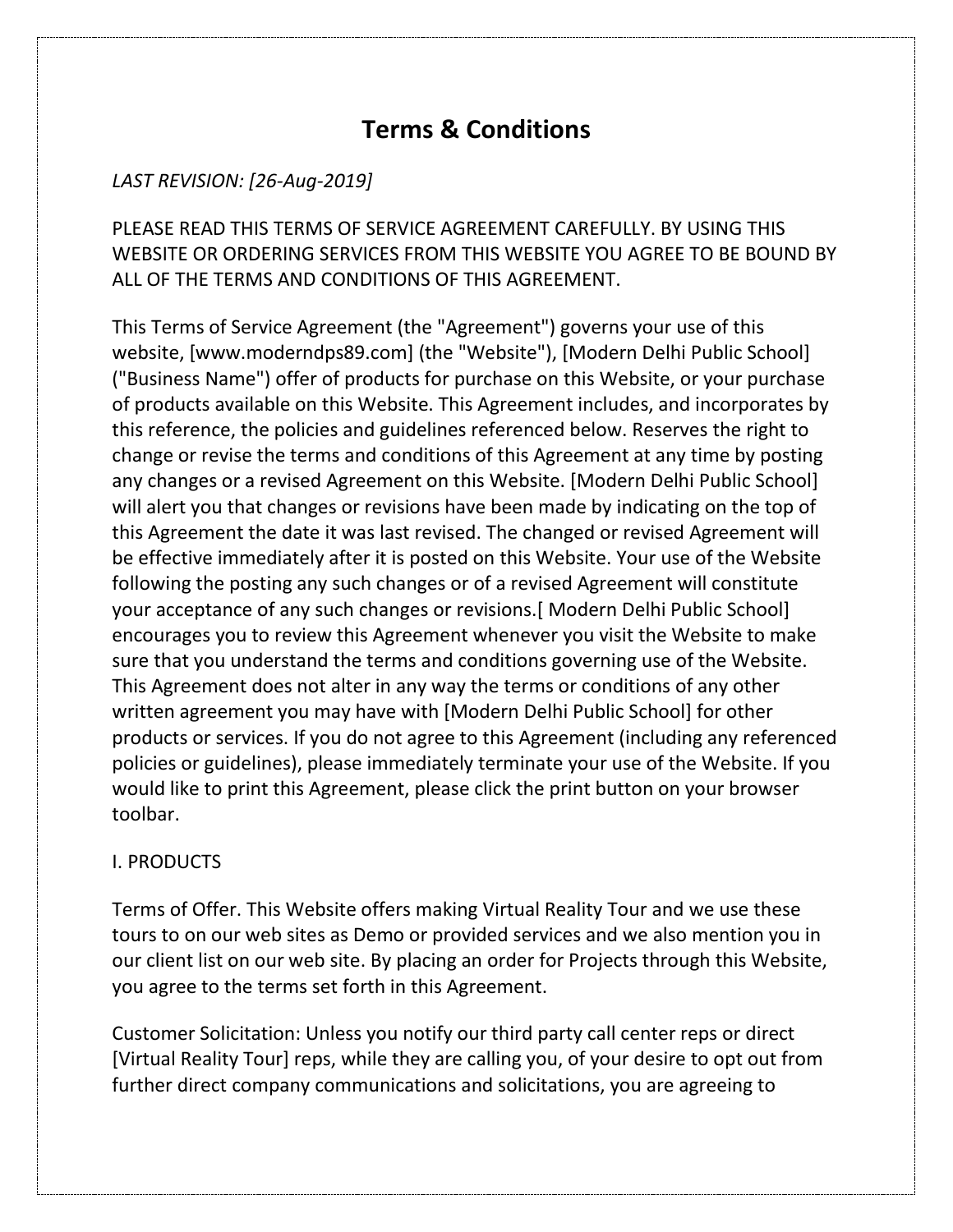continue to receive further emails and call solicitations [Modern Delhi Public School] and it designated in house or third party call team(s).

Opt Out Procedure: We provide 3 easy ways to opt out of from future solicitations. 1. You may use opt out link found in email solicitation that you may receive. 2. You may also choose to opt out, via sending your email to our company email. 3. You may send a written remove request to [company address].

Proprietary Rights. Company has proprietary rights and trade secrets in the Products. You may not copy, reproduce, resell or redistribute any Product manufacture and/or distributed by [Modern Delhi Public School]. [Modern Delhi Public School] also has rights to all trademarks and trade dress and specific layouts of this webpage, including calls to action, text placement, images and other information.

Sales Tax. If you purchase any Products, you will be responsible for paying any applicable sales tax.

# II. WEBSITE

Content; Intellectual Property; Third Party Links. In addition to making Products available, this Website also offers information and marketing materials. This Website also offers information, both directly and through indirect links to third-party websites, about nutritional and dietary supplements. [Modern Delhi Public School] does not always create the information offered on this Website; instead the information is often gathered from other sources. To the extent that [Modern Delhi Public School] does create the content on this Website, such content is protected by intellectual property laws of the India, foreign nations, and international bodies. Unauthorized use of the material may violate copyright, trademark, and/or other laws. You acknowledge that your use of the content on this Website is for personal, noncommercial use. Any links to third-party websites are provided solely as a convenience to you. [Modern Delhi Public School] does not endorse the contents on any such third-party websites. [Modern Delhi Public School] is not responsible for the content of or any damage that may result from your access to or Trust on these third-party websites. If you link to third-party websites, you do so at your own risk, we are not responsible for any unlikely incident.

Use of Website; [Modern Delhi Public School] is not responsible for any damages resulting from use of this website by anyone. You will not use the Website for illegal purposes. You will (1) abide by all applicable local, state, national, and international laws and regulations in your use of the Website (including laws regarding intellectual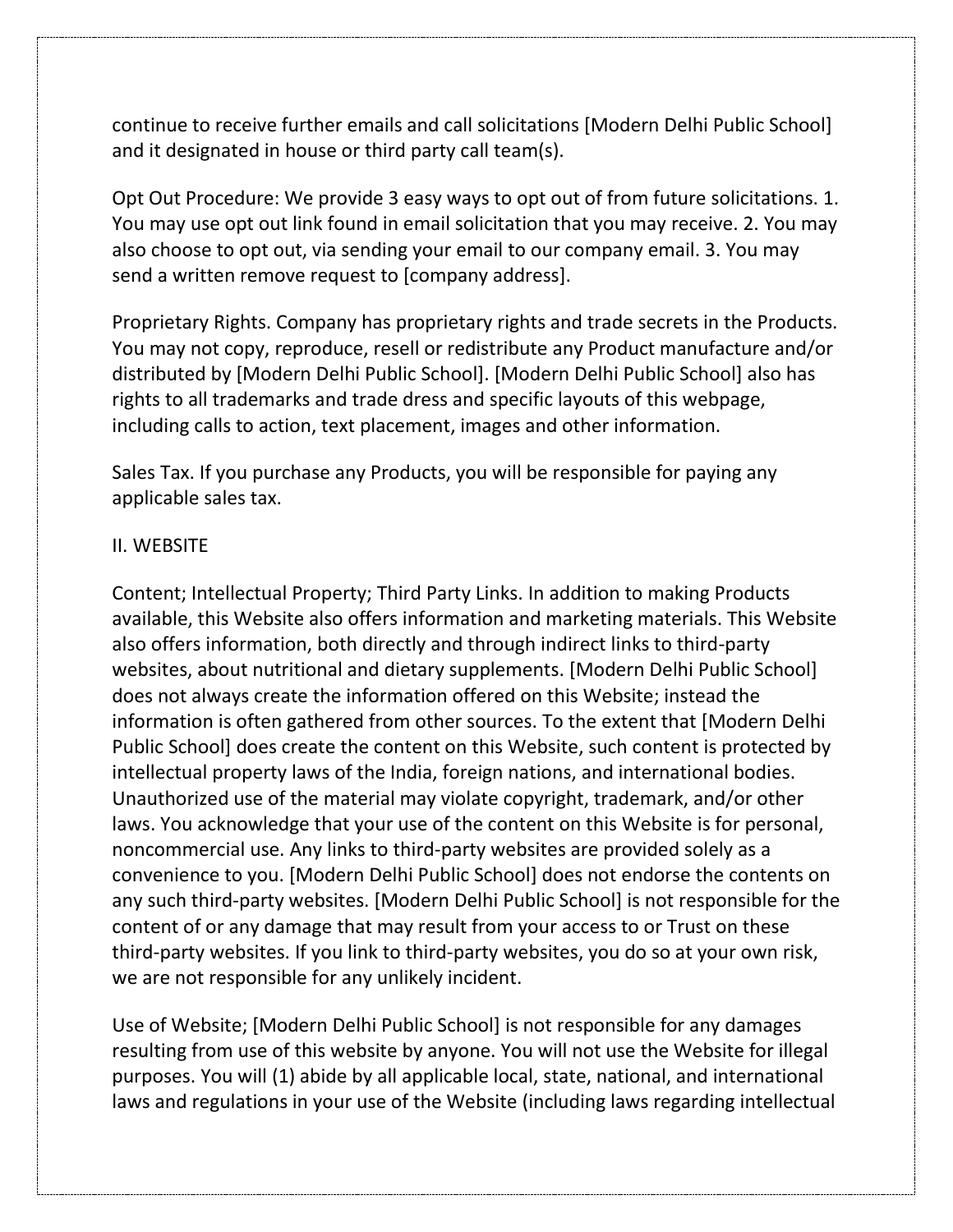property), (2) not interfere with or disrupt the use and enjoyment of the Website by other users, (3) not resell material on the Website, (4) not engage, directly or indirectly, in transmission of "spam", chain letters, junk mail or any other type of unsolicited communication, and (5) not defame, harass, abuse, or disrupt other users of the Website.

License: By using this Website, you are granted a limited, non-exclusive, nontransferable right to use the content and materials on the Website in connection with your normal, noncommercial, use of the Website. You may not copy, reproduce, transmit, distribute, or create derivative works of such content or information without express written authorization from [Modern Delhi Public School] or the applicable third party (if third party content is at issue).

Posting: By posting, storing, or transmitting any content on the Website, you hereby grant [Modern Delhi Public School] a perpetual, worldwide, non-exclusive, royaltyfree, assignable, right and license to use, copy, display, perform, create derivative works from, distribute, have distributed, transmit and assign such content in any form, in all media now known or hereinafter created, anywhere in the world. [Modern Delhi Public School] does not have the ability to control the nature of the user-generated content offered through the Website. You are solely responsible for your interactions with other users of the Website and any content you post. [Modern Delhi Public School] is not liable for any damage or harm resulting from any posts by or interactions between users. [Modern Delhi Public School] reserves the right, but has no obligation, to monitor interactions between and among users of the Website and to remove any content [Modern Delhi Public School] deems objectionable, in discretion.

## III. DISCLAIMER OF WARRANTIES

YOU'RE USE OF THIS WEBSITE AND/OR SERVICES ARE AT YOUR OWN SOLE RISK. THE WEBSITE AND PRODUCTS ARE OFFERED ON AN "AS IS" AND "AS AVAILABLE" BASIS. [Modern Delhi Public School] EXPRESSLY DISCLAIMS ALL WARRANTIES OF ANY KIND, WHETHER EXPRESS OR IMPLIED, INCLUDING, BUT NOT LIMITED TO, IMPLIED WARRANTIES OF MERCHANTABILITY, WITH RESPECT TO THE PRODUCTS OR WEBSITE CONTENT, OR ANY TRUST UPON OR USE OF THE WEBSITE CONTENT OR PRODUCTS. ("PRODUCTS" INCLUDE TRIAL PRODUCTS.)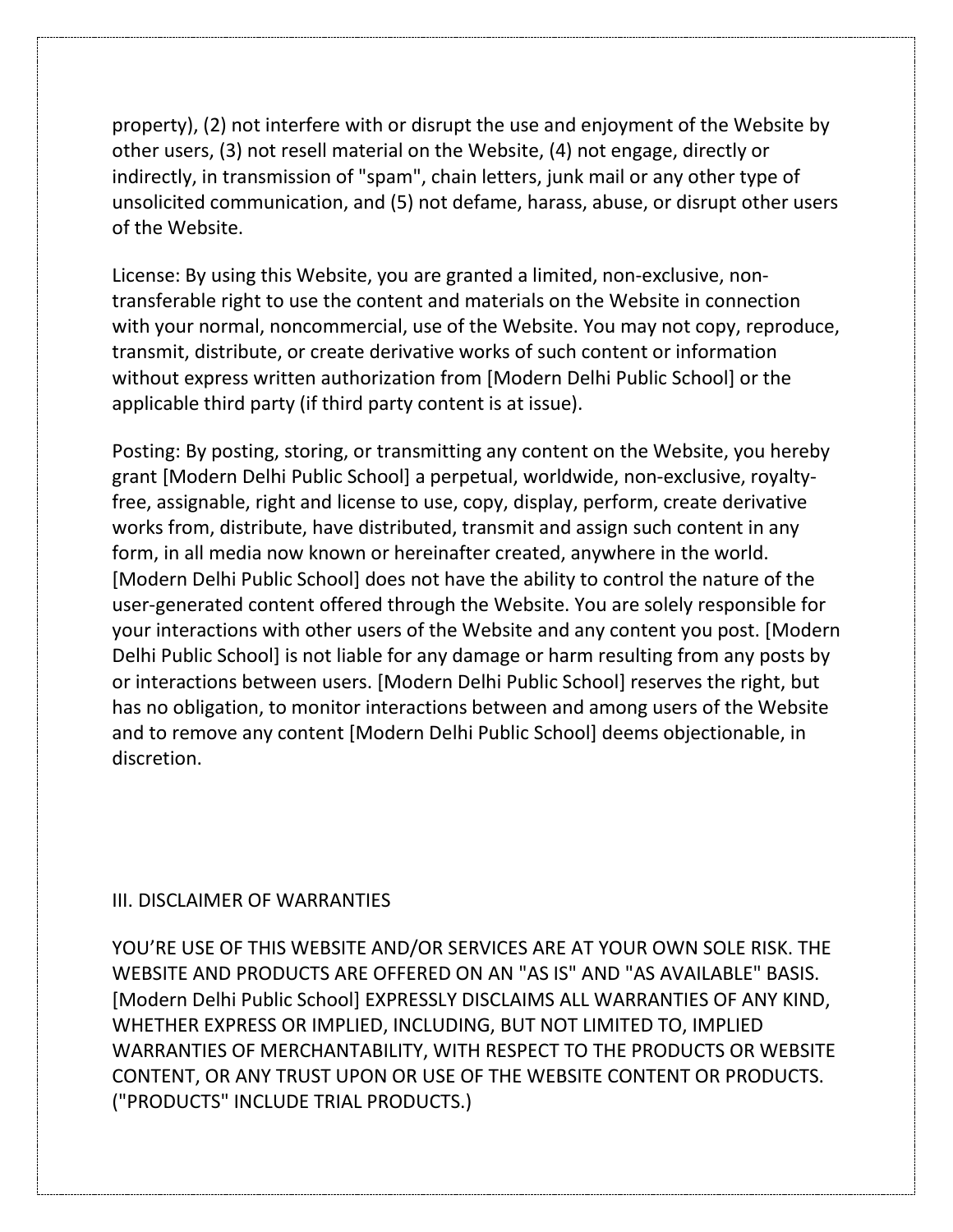WITHOUT LIMITING THE GENERALITY OF THE FOREGOING, [Modern Delhi Public School] MAKES NO WARRANTY:

THAT THE INFORMATION PROVIDED ON THIS WEBSITE IS ACCURATE, RELIABLE, COMPLETE, OR TIMELY.

THAT THE LINKS TO THIRD-PARTY WEBSITES ARE TO INFORMATION THAT IS ACCURATE, RELIABLE, COMPLETE, OR TIMELY.

NO ADVICE OR INFORMATION, WHETHER ORAL OR WRITTEN, OBTAINED BY YOU FROM THIS WEBSITE WILL CREATE ANY WARRANTY NOT EXPRESSLY STATED HEREIN.

AS TO THE RESULTS THAT MAY BE OBTAINED FROM THE USE OF THE PRODUCTS OR THAT DEFECTS IN PRODUCTS WILL BE CORRECTED.

REGARDING ANY SERVICES PURCHASED OR OBTAINED THROUGH THE WEBSITE.

SOME JURISDICTIONS DO NOT ALLOW THE EXCLUSION OF CERTAIN WARRANTIES, SO SOME OF THE ABOVE EXCLUSIONS MAY NOT APPLY TO YOU.

IV. LIMITATION OF LIABILITY

[Modern Delhi Public School] ENTIRE LIABILITY, AND YOUR EXCLUSIVE REMEDY, IN LAW, IN EQUITY, OR OTHWERWISE, WITH RESPECT TO THE WEBSITE CONTENT AND PRODUCTS AND/OR FOR ANY BREACH OF THIS AGREEMENT IS SOLELY LIMITED TO THE AMOUNT YOU PAID, LESS SHIPPING AND HANDLING, FOR SERVICE PURCHASED VIA THE WEBSITE.

[Modern Delhi Public School] WILL NOT BE LIABLE FOR ANY DIRECT, INDIRECT, INCIDENTAL, SPECIAL OR CONSEQUENTIAL DAMAGES IN CONNECTION WITH THIS AGREEMENT OR THE SERVICES IN ANY MANNER, INCLUDING LIABILITIES RESULTING FROM (1) THE USE OR THE INABILITY TO USE THE WEBSITE CONTENT OR PRODUCTS; (2) THE COST OF PROCURING SUBSTITUTE PRODUCTS OR CONTENT; (3) ANY PRODUCTS PURCHASED OR OBTAINED OR TRANSACTIONS ENTERED INTO THROUGH THE WEBSITE; OR (4) ANY LOST PROFITS YOU ALLEGE.

SOME JURISDICTIONS DO NOT ALLOW THE LIMITATION OR EXCLUSION OF LIABILITY FOR INCIDENTAL OR CONSEQUENTIAL DAMAGES SO SOME OF THE ABOVE LIMITATIONS MAY NOT APPLY TO YOU.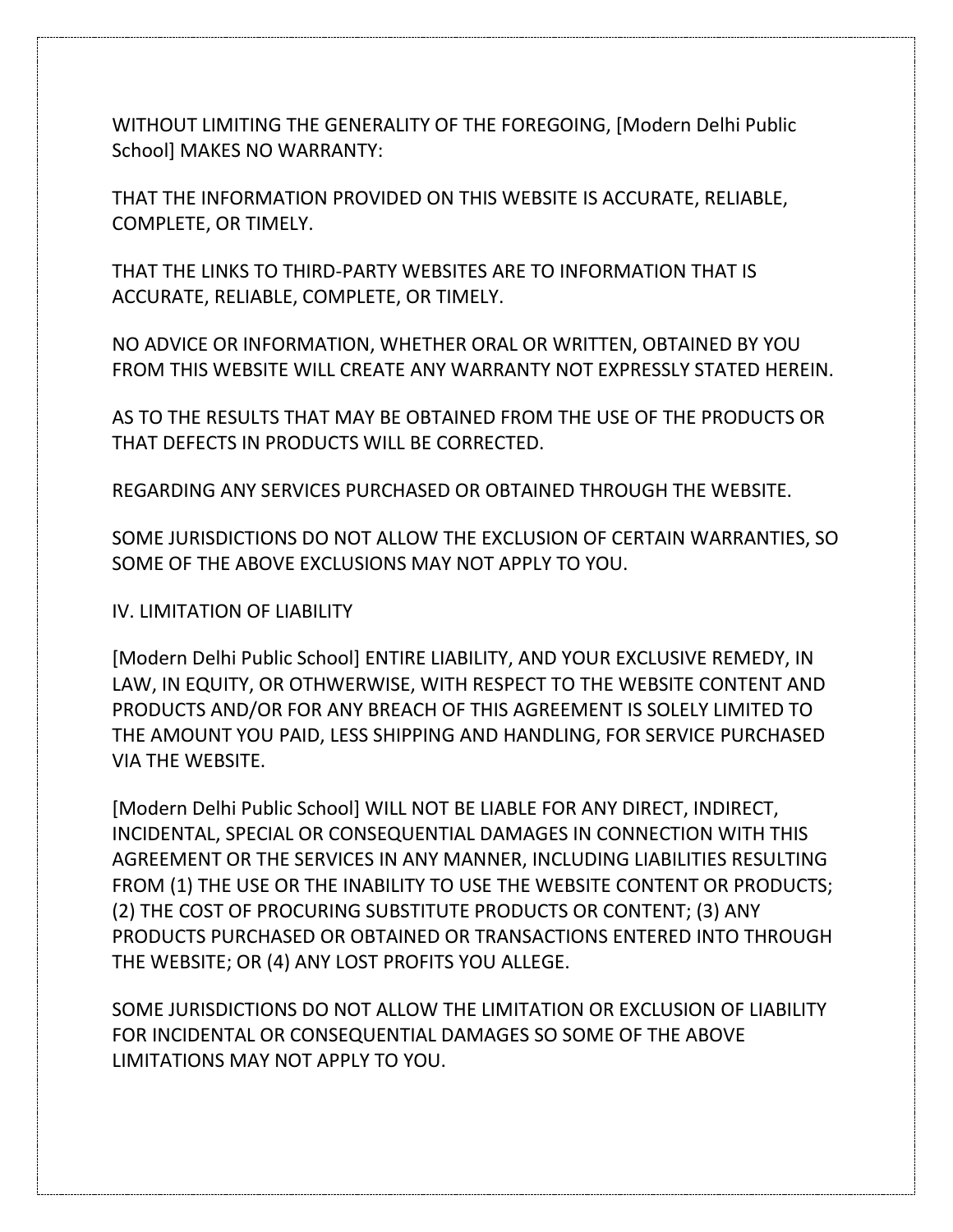#### V. INDEMNIFICATION

You will release, indemnify, defend and hold harmless [Modern Delhi Public School], and any of its contractors, agents, employees, officers, directors, shareholders, affiliates and assigns from all liabilities, claims, damages, costs and expenses, including reasonable attorneys' fees and expenses, of third parties relating to or arising out of (1) this Agreement or the breach of your warranties, representations and obligations under this Agreement; (2) the Website content or your use of the Website content; (3) the Products or your use of the Products (including Trial Products); (4) any intellectual property or other proprietary right of any person or entity; (5) your violation of any provision of this Agreement; or (6) any information or data you supplied to [Modern Delhi Public School] When [Modern Delhi Public School] is threatened with suit or sued by a third party, [Modern Delhi Public School] may seek written assurances from you concerning your promise to indemnify [Modern Delhi Public School]; your failure to provide such assurances may be considered by [Modern Delhi Public School] to be a material breach of this Agreement. [Modern Delhi Public School] will have the right to participate in any defense by you of a third-party claim related to your use of any of the Website content or Products, with counsel of [Modern Delhi Public School] choice at its expense. [Modern Delhi Public School] will reasonably cooperate in any defense by you of a third-party claim at your request and expense. You will have sole responsibility to defend [Modern Delhi Public School] against any claim, but you must receive [Modern Delhi Public School] prior written consent regarding any related settlement. The terms of this provision will survive any termination or cancellation of this Agreement or your use of the Website or Products.

#### VI. PRIVACY

[Modern Delhi Public School] believes strongly in protecting user privacy and providing you with notice of Muscle UP Nutrition's use of data. Please refer to [Modern Delhi Public School] privacy policy, incorporated by reference herein that is posted on the Website.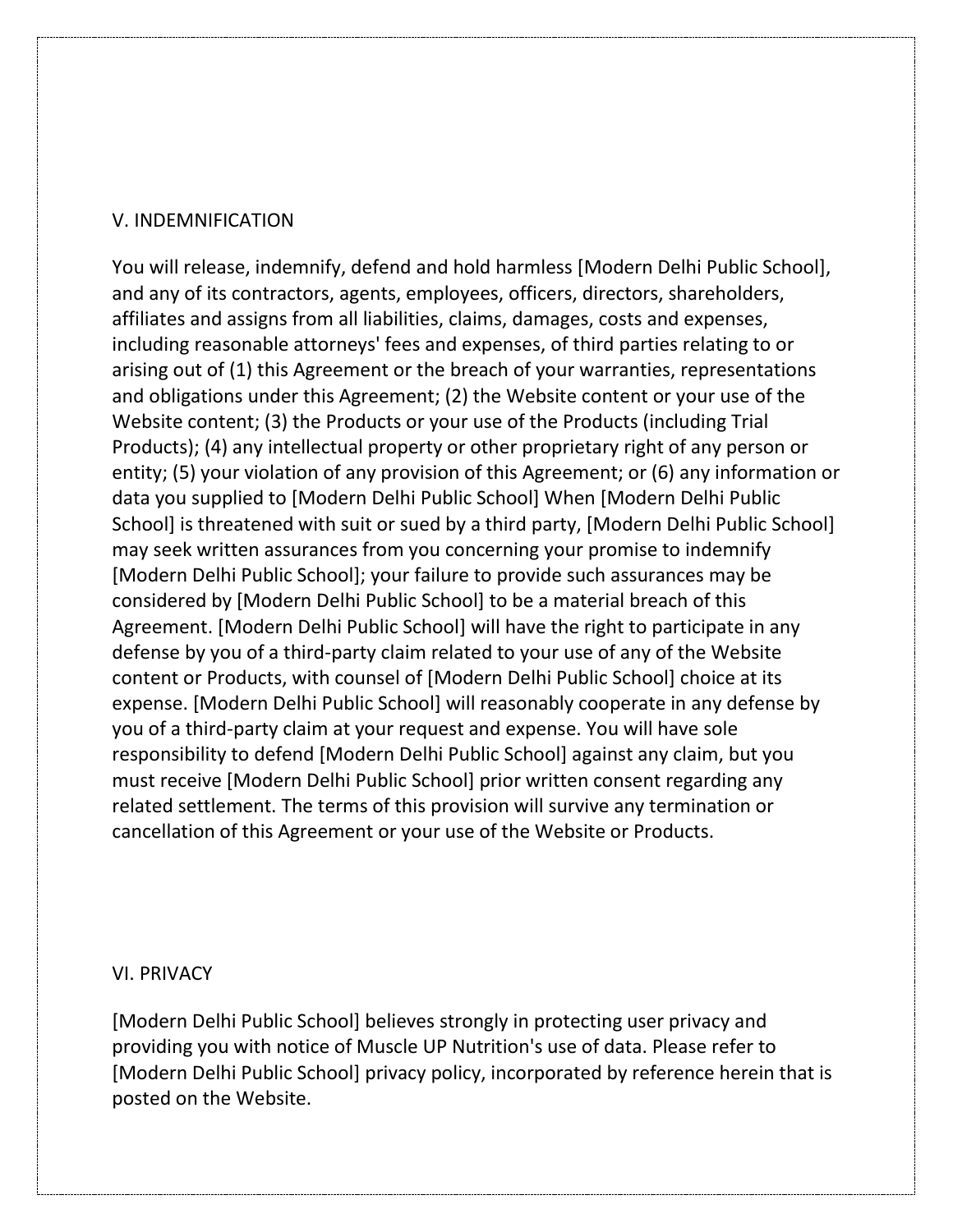## VI. AGREEMENT TO BE BOUND

By using this Website or ordering Products, you acknowledge that you have read and agree to be bound by this Agreement and all terms and conditions on this Website.

#### VIII. GENERAL

Force Majeure: [Modern Delhi Public School] will not be deemed in default hereunder or held responsible for any cessation, interruption or delay in the performance of its obligations hereunder due to earthquake, flood, fire, storm, natural disaster, act of God, war, terrorism, armed conflict, labor strike, lockout, or boycott.

Cessation of Operation: [Modern Delhi Public School] may at any time, in its sole discretion and without advance notice to you, cease operation of the Website and distribution of the Products.

Entire Agreement: This Agreement comprises the entire agreement between you and [Modern Delhi Public School] and supersedes any prior agreements pertaining to the subject matter contained herein.

Effect of Waiver: The failure of [Modern Delhi Public School] to exercise or enforce any right or provision of this Agreement will not constitute a waiver of such right or provision. If any provision of this Agreement is found by a court of competent jurisdiction to be invalid, the parties nevertheless agree that the court should endeavor to give effect to the parties' intentions as reflected in the provision, and the other provisions of this Agreement remain in full force and effect.

Governing Law: Jurisdiction. This Website originates from the [GURGAON, HARYANA]. This Agreement will be governed by the laws of the State of [HARYANA] without regard to its conflict of law principles to the contrary. Neither you nor [Modern Delhi Public School] will commence or prosecute any suit, proceeding or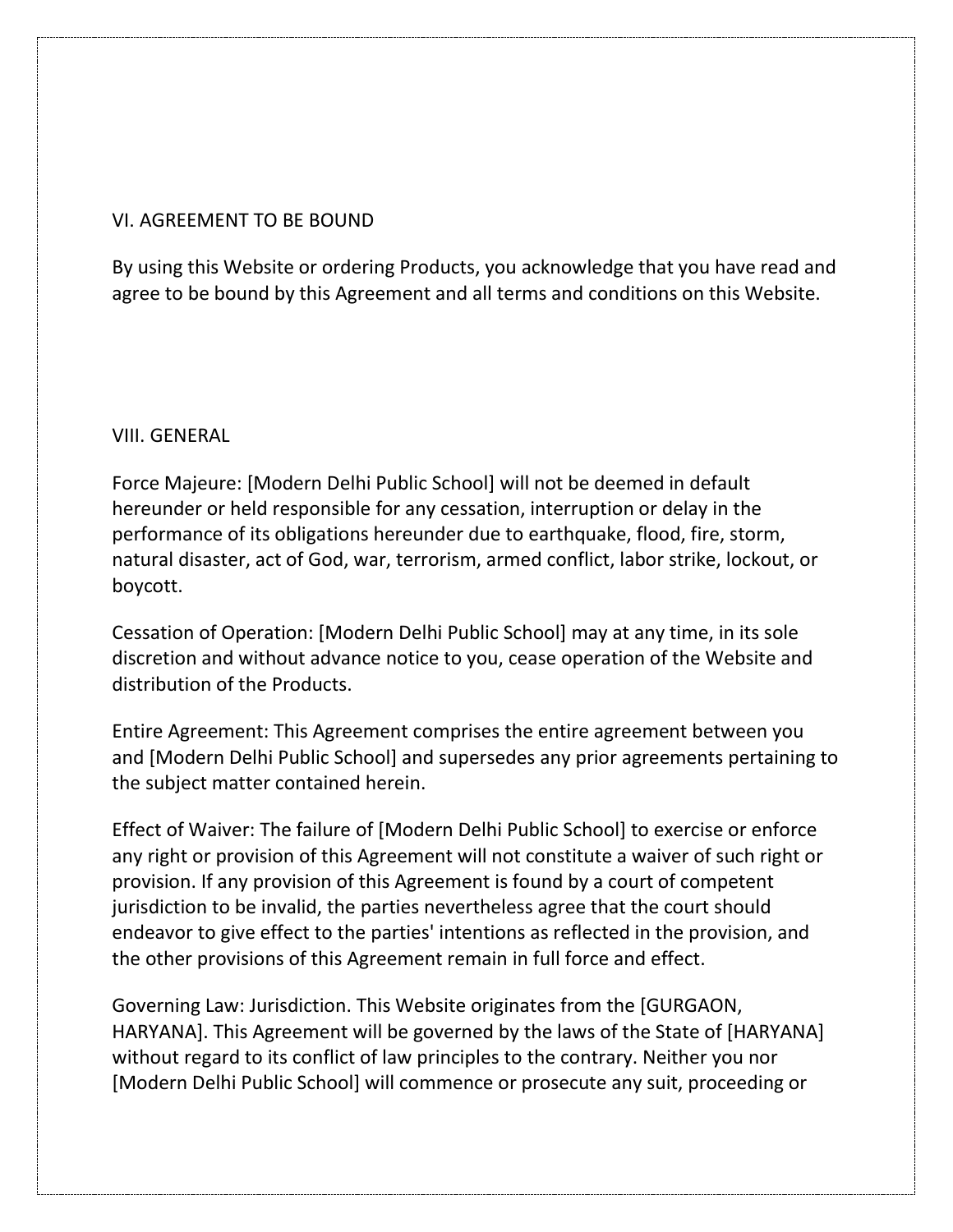claim to enforce the provisions of this Agreement, to recover damages for breach of or default of this Agreement, or otherwise arising under or by reason of this Agreement, other than in courts located in State of [HARYANA]. By using this Website or ordering Products, you consent to the jurisdiction and venue of such courts in connection with any action, suit, proceeding or claim arising under or by reason of this Agreement. You hereby waive any right to trial by jury arising out of this Agreement and any related documents.

Statute of Limitation: You agree that regardless of any statute or law to the contrary, any claim or cause of action arising out of or related to use of the Website or Products or this Agreement must be filed within one (1) year after such claim or cause of action arose or be forever barred.

Waiver of Class Action Rights: BY ENTERING INTO THIS AGREEMENT, YOU HEREBY IRREVOCABLY WAIVE ANY RIGHT YOU MAY HAVE TO JOIN CLAIMS WITH THOSE OF OTHER IN THE FORM OF A CLASS ACTION OR SIMILAR PROCEDURAL DEVICE. ANY CLAIMS ARISING OUT OF, RELATING TO, OR CONNECTION WITH THIS AGREEMENT MUST BE ASSERTED INDIVIDUALLY.

Termination: [Modern Delhi Public School] reserves the right to terminate your access to the Website if it reasonably believes, in its sole discretion, that you have breached any of the terms and conditions of this Agreement. Following termination, you will not be permitted to use the Website and [Modern Delhi Public School] may, in its sole discretion and without advance notice to you, cancel any outstanding orders for Products. If your access to the Website is terminated, [Modern Delhi Public School] reserves the right to exercise whatever means it deems necessary to prevent unauthorized access of the Website. This Agreement will survive indefinitely unless and until [Modern Delhi Public School] chooses, in its sole discretion and without advance to you, to terminate it.

Domestic Use: [Modern Delhi Public School] makes no representation that the Website or Products are appropriate or available for use in locations outside India. Users who access the Website from outside India do so at their own risk and initiative and must bear all responsibility for compliance with any applicable local laws.

Assignment. You may not assign your rights and obligations under this Agreement to anyone. [Modern Delhi Public School] may assign its rights and obligations under this Agreement in its sole discretion and without advance notice to you.